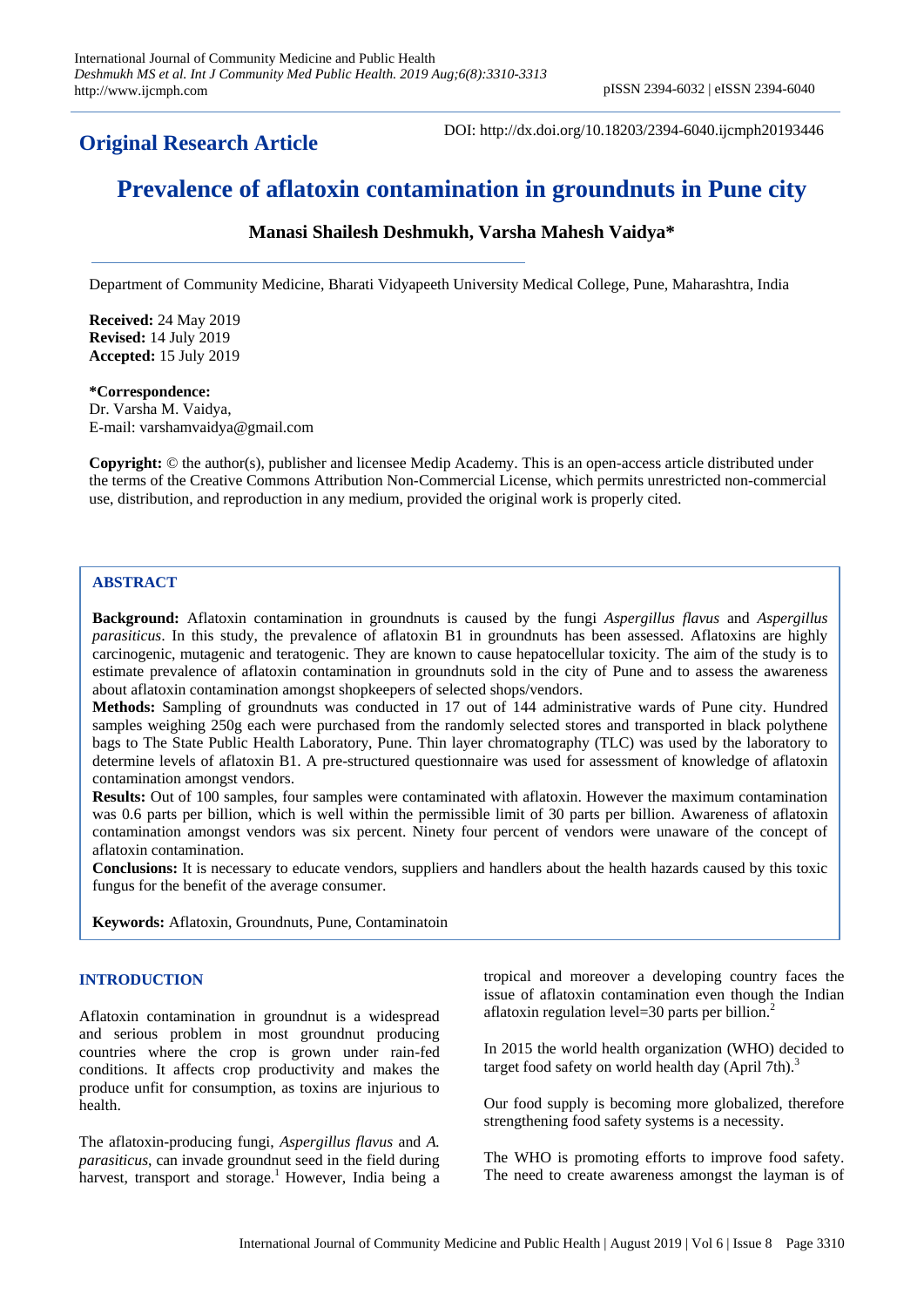utmost importance. Several studies of aflatoxin contamination of groundnut in different part of India showed varied prevalence.<sup>4</sup> Hence the study was planned to estimate prevalence of Aflatoxin contamination in groundnuts sold in the city of Pune, Maharashtra and also to assess the level of awareness about Aflatoxin contamination amongst vendors.

#### **METHODS**

A cross sectional study was planned in randomly selected 17 wards out of 144 electoral wards of the PMC.<sup>5</sup> Ethics committee approval was obtained prior to commencement of the study.

The study was conducted in the monsoon season from 1st August to 30th September 2015.

Total sample size calculated was 100. Considering the prevalence of aflatoxin contamination as 16%.<sup>4</sup> Smallscale grocery stores and supermarkets from the randomly selected wards of Pune city were included. Small-scale groceries and supermarkets from other wards (i.e., apart from the selected wards) were excluded. Thus, randomly selected 95 small grocery shops and 5 large supermarkets from 17 wards were included in the study.

Samples weighing 250 g of groundnuts were purchased from each vendor/store and transported to the laboratory in black colored polythene bags (as aflatoxin is UV sensitive) in order to protect it from direct sunlight. The samples were labeled with a number corresponding to the details of each store, including the name, type of store, location, storage method and their stock of groundnuts (in kg) bought per month.

Samples were analyzed at The Public Health Laboratory, Pune Cantonment, Water Works Compound, Stevely Road, Near Bishops School, Camp, Opp. St. Mary's School, Pune-411001.The Government of India has notified the State Public Health Laboratory as the Central Food Laboratory and it participates in various food analysis investigations and collaborative work with other institutions.

Thin layer chromatography (TLC) was used by the laboratory to determine levels of Aflatoxin B1.

The reports from the lab were collected and the data was analyzed using Microsoft Excel. Levels of contamination in the samples, which tested positive for Aflatoxin B1, were compared with national standard of 30 ppb.

Percentage of samples having contamination gave the estimate of prevalence.

Assessment of awareness of vendors was done after purchasing the required sample with the help of prestructured, pilot tested questionnaire. They were questioned on knowledge about aflatoxin contamination in groundnuts, associated health hazards and measures taken by them to prevent contamination.

#### **RESULTS**

The data collection was done in the monsoon season, as moisture content is relatively higher at this time, which causes fungal growth.

Aflatoxin contamination was present in 4% of the samples collected (Figure 1). However the maximum contamination was 0.6 parts per billion, which is well within the permissible limit of 30 parts per billion. The minimum contamination was 0.125 ppb as seen in Table 1.



#### **Figure 1: Percentage of samples contaminated with aflatoxin B1.**



#### **Figure 2: Type of storage used for groundnuts by selected stores.**

Figure 2 depicts the different types of storage methods used in the stores. Gunnysacks were most commonly used whereas individual plastic packaging was the least common method of storage. Out of four contaminated samples two samples were stored in wooden drawers: one was in a plastic sac and one in a gunny bag (Table 1).

On comparing large supermarkets and small groceries for samples contaminated with Aflatoxin, all four contaminated samples were from small scale groceries. Out of the four contaminated samples, three were from small scale groceries located in the same ward (Table 1).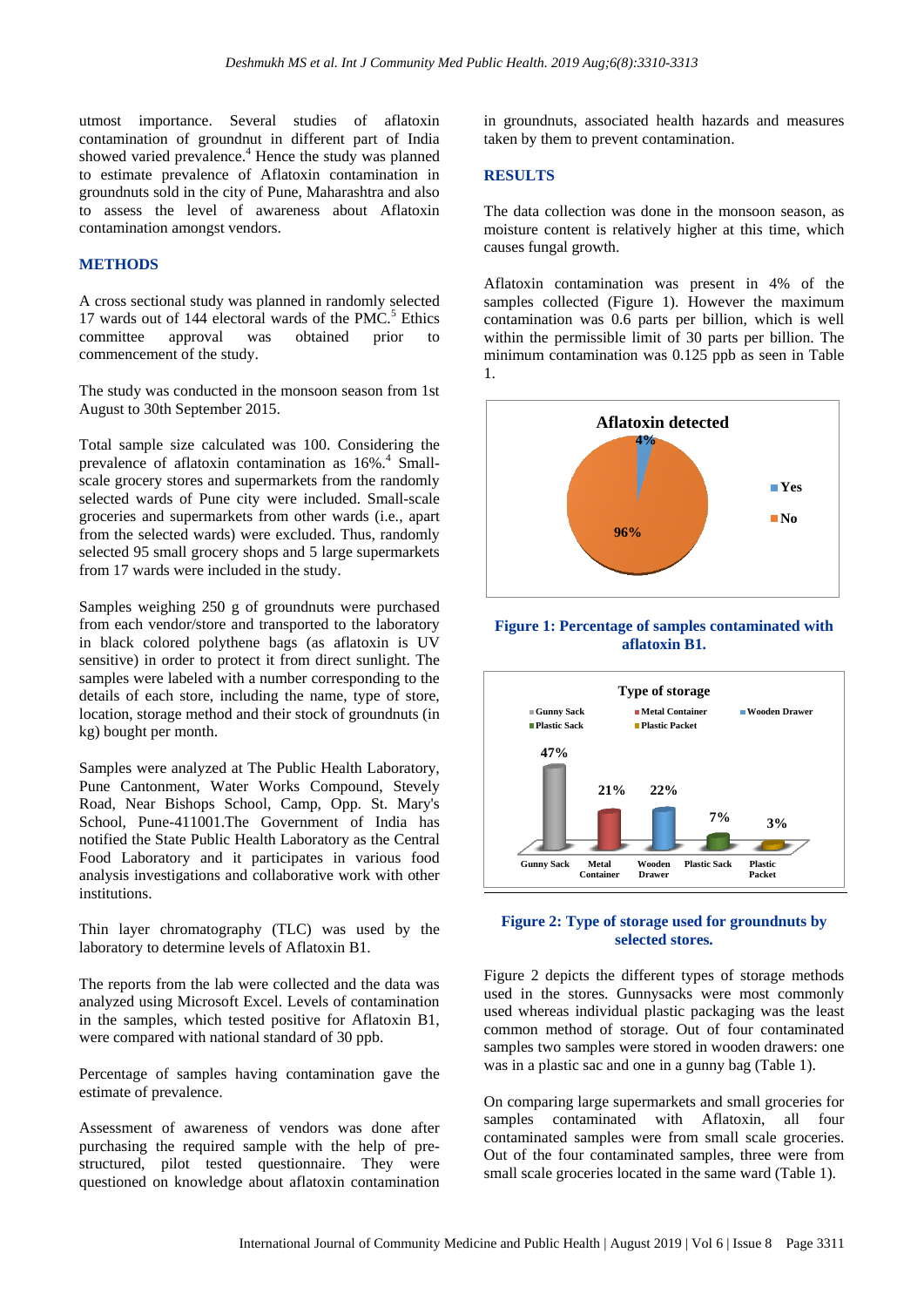| Sample no. | Ward no. | <b>Type of store</b> | <b>Method of storage</b> | Level of contamination (ppb) |
|------------|----------|----------------------|--------------------------|------------------------------|
| -44        | 40       | Small scale grocery  | Wooden drawer            | 0.6                          |
| 48         | 40       | Small scale grocery  | Wooden drawer            | 0.14                         |
| 50         | 40       | Small scale grocery  | Plastic sack             | 0.2                          |
| 62         |          | Small scale grocery  | Gunny sack               | 0.125                        |





#### **Figure 3: Awareness about aflatoxin contamination in groundnut among selected vendors.**

The awareness amongst vendors about Aflatoxin contamination was only 6% (Figure 3).

#### **DISCUSSION**

Many studies about aflatoxin contamination in groundnut kernels have proved that it is a commonly occurring toxic agent, which the layman needs to be made aware of.<sup>4</sup>

The current permissible limit for aflatoxin levels in India is  $30$ ppb.<sup>2</sup> This study has shown that in Pune out of the 100 samples tested, only 4% of samples tested positive and in these, the contamination level was a maximum of 0.6ppb. Similar studies conducted in India have shown varying results.

In a study conducted by Reddy et al in Anantapur district in 4 rainy seasons revealed that 90% of samples were contaminated.<sup>6</sup>This could have been due to heavy rainfall and high moisture content, which facilitated growth of the fungi. In the year 2015 when the project was conducted, Pune experienced unusually less rainfall and relative humidity, which may have attributed to the very low levels of contamination. In the same study by Reddy et al a high level of aflatoxin was observed in 9.7% of samples, however in the present study the level of aflatoxin in the 4% of samples that tested positive, was very low (0.125-0.6 ppb) which was within the permissible limit. Various other groundnut aflatoxin prevalence studies had a much higher % prevalence compared to the 4% prevalence in the present study.

An undertaking by the Indian Council for Medical Research which, used samples from different states revealed that out of the 2062 samples collected, 433 samples i.e., 21% were contaminated with aflatoxin B1 above the level of  $30$ ppb.<sup>7</sup> In the current study, samples were collected only from Pune and better storage and distribution system along with less humidity may have helped in reducing growth of fungus thereby giving a lower incidence of prevalence. In a study conducted by Dr. Peter Craufurd, out of 25 samples, 7 samples, (i.e., 28%) were contaminated below the permissible limit and 2 samples, (i.e., 8%) were contaminated above the permissible limit.<sup>8</sup>

In a survey conducted by Navya et al, 38 groundnut samples were collected from various sources. All the samples were found to be contaminated and the incidence of contamination ranged from 2 to 50% with levels upto 28ppb.<sup>9</sup> In this study, prevalence of aflatoxin B1 and B2 was estimated whereas in the present study, only levels of aflatoxin B1 were estimated. Hence, the % prevalence might have been lower.

Reddy et al in their review article have discussed the problem of aflatoxin contamination in India and have concluded that it is due to poor harvesting practices, high temperature, high moisture levels and improper postharvest practices which results in fungal growth, proliferation and aflatoxin contamination.<sup>10</sup> As the prevalence in this study was only 4% it can be credited to good harvesting practices and proper transportation from farm to stores as well as favourable storage facilities.

Kumar et al estimated prevalence of aflatoxin contamination in groundnut in Tumkur district of Karnataka. Their research revealed that all of the 42 market samples collected were contaminated however the levels were below 20ppb, which is within the acceptable limit.<sup>4</sup> Similarly in the present study out of 100 market samples, only 4 samples were contaminated. The minimum contamination level was 0.125ppb and the maximum was 0.6ppb. This can be attributed to proper storage of market samples in the wholesale markets as well as in the groceries. Out of the 4 contaminated samples, 3 were from the same ward i.e., ward no. 40. This may be due to a common supplier/ wholesale market from where the monthly stock is purchased. Therefore, this distributor maybe the root cause of contamination. Two samples out of the four that were contaminated were stored in wooden drawers, which might have increased absorption of moisture, facilitating growth of *A. flavus*.

All samples purchased from large supermarkets were free from contamination and aflatoxin B1 was present only in